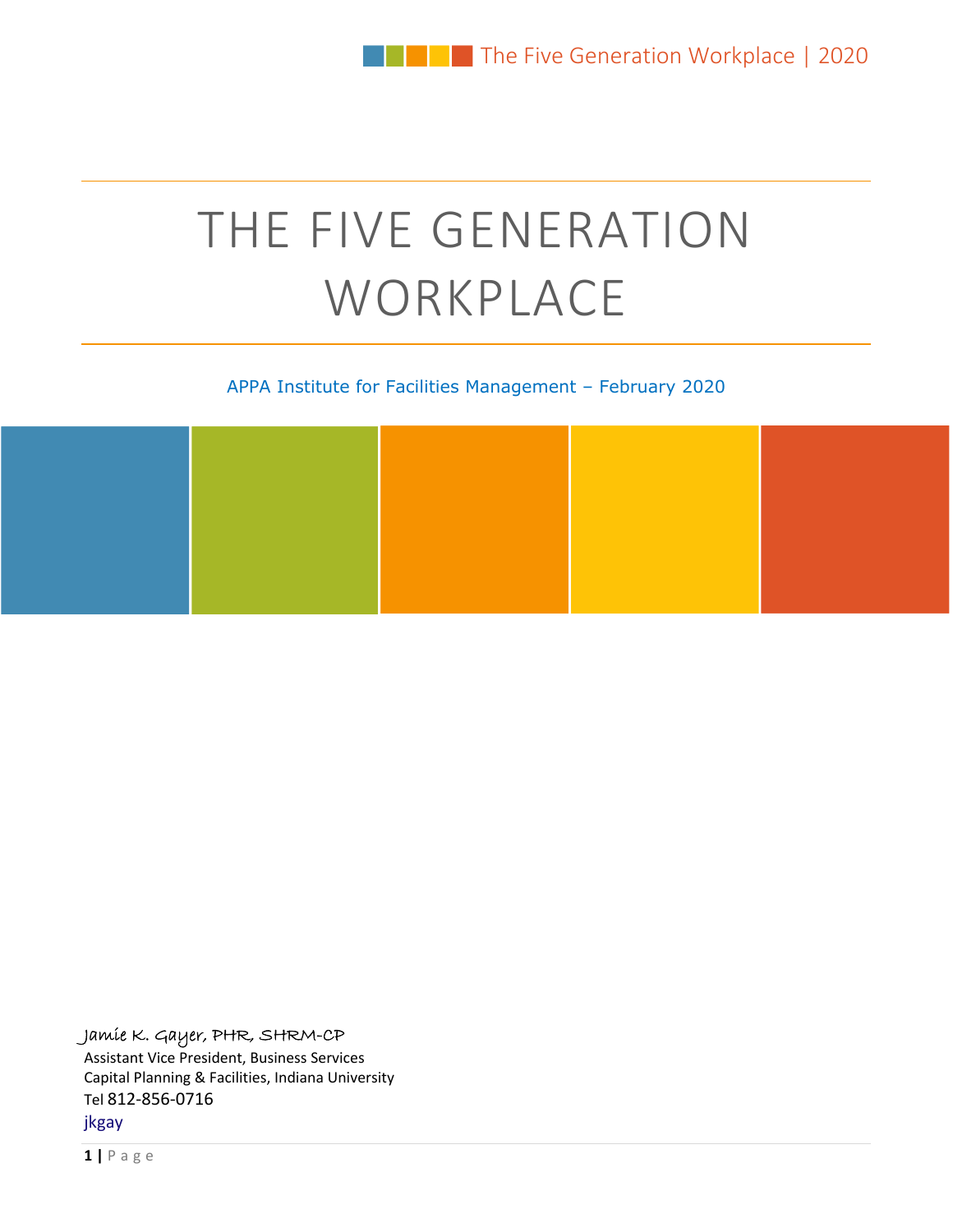

Credit(s) earned on completion of this course will be reported to American Institute of Architects (AIA) Continuing Education Session (CES) for AIA members.

Certificates of Completion for both AIA members and non‐AIA members are available upon request.

This course is registered with AIA CES for continuing professional education. As such, it does not include content that may be deemed or construed to be an approval or endorsement by the AIA of any material of construction or any method or manner of handling, using, distributing, or dealing in any material or product.

Questions related to specific materials, methods, and services will be addressed at the conclusion of this presentation.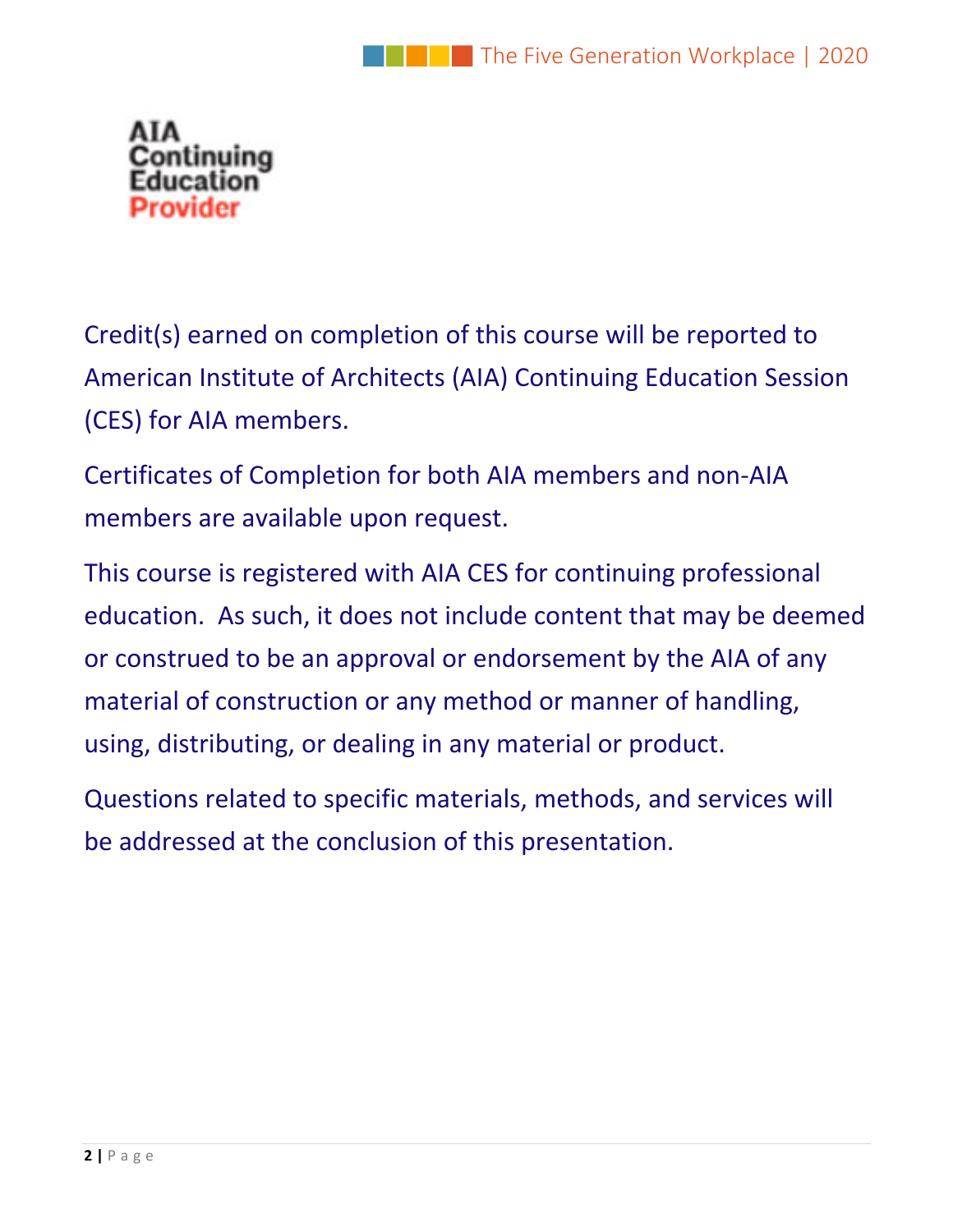

# Course Description

Right now there are five generations in the workplace, each with a different set of values and communication styles. At a time where the nation is facing a talent shortage, particularly in areas of skilled trades, how do facility organizations successfully assimilate each generation in order to increase employee engagement and retention.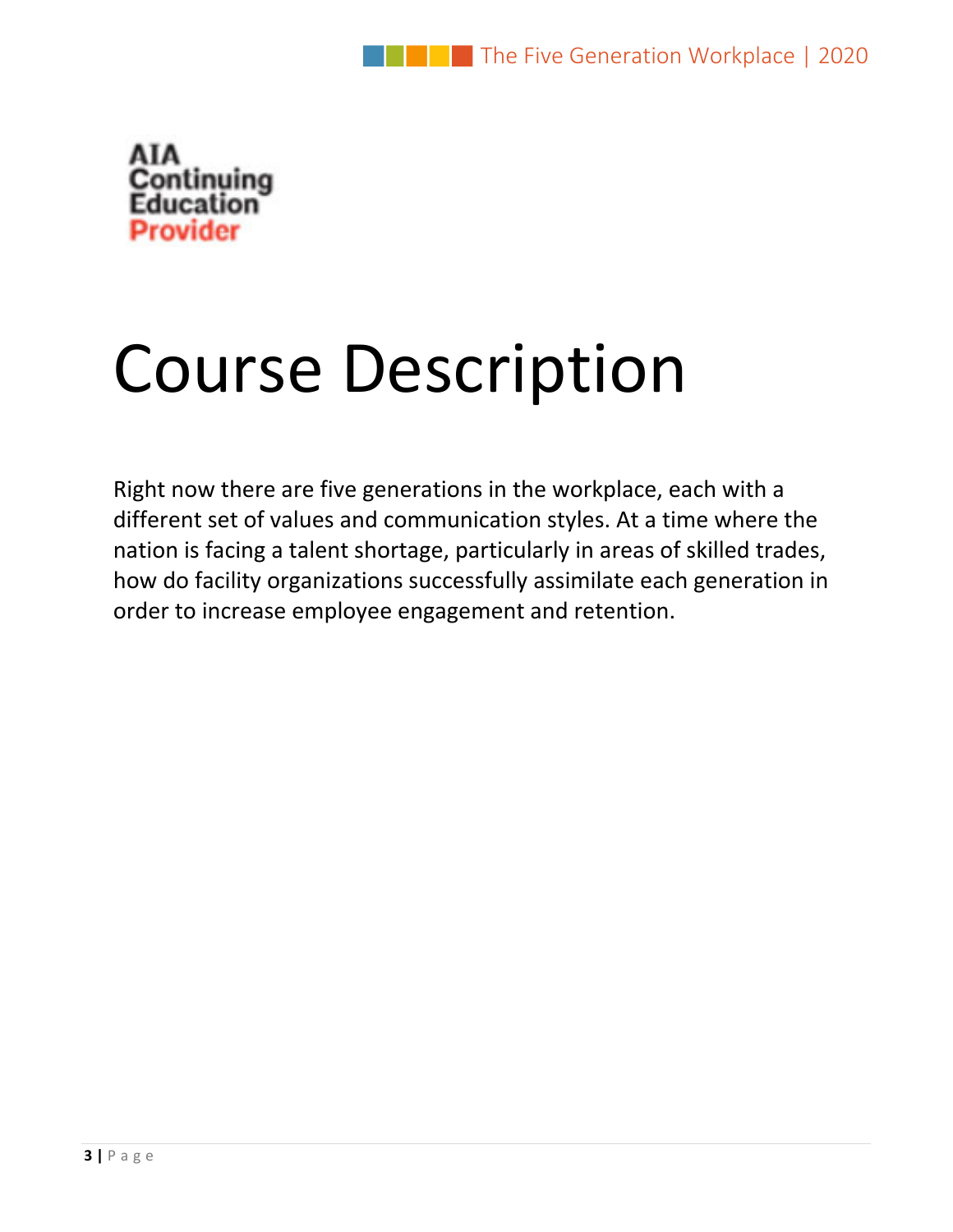

# Learning Outcomes

Learning Objective 1: Learn who the five generations in the workplace are.

Learning Objective 2: Learn how to deal with the talent shortage on campuses.

Learning Objective 3: Learn how facility organizations successfully assimilate each generation.

Learning Objective 4: Learn how each generation differs in employee engagement and retention.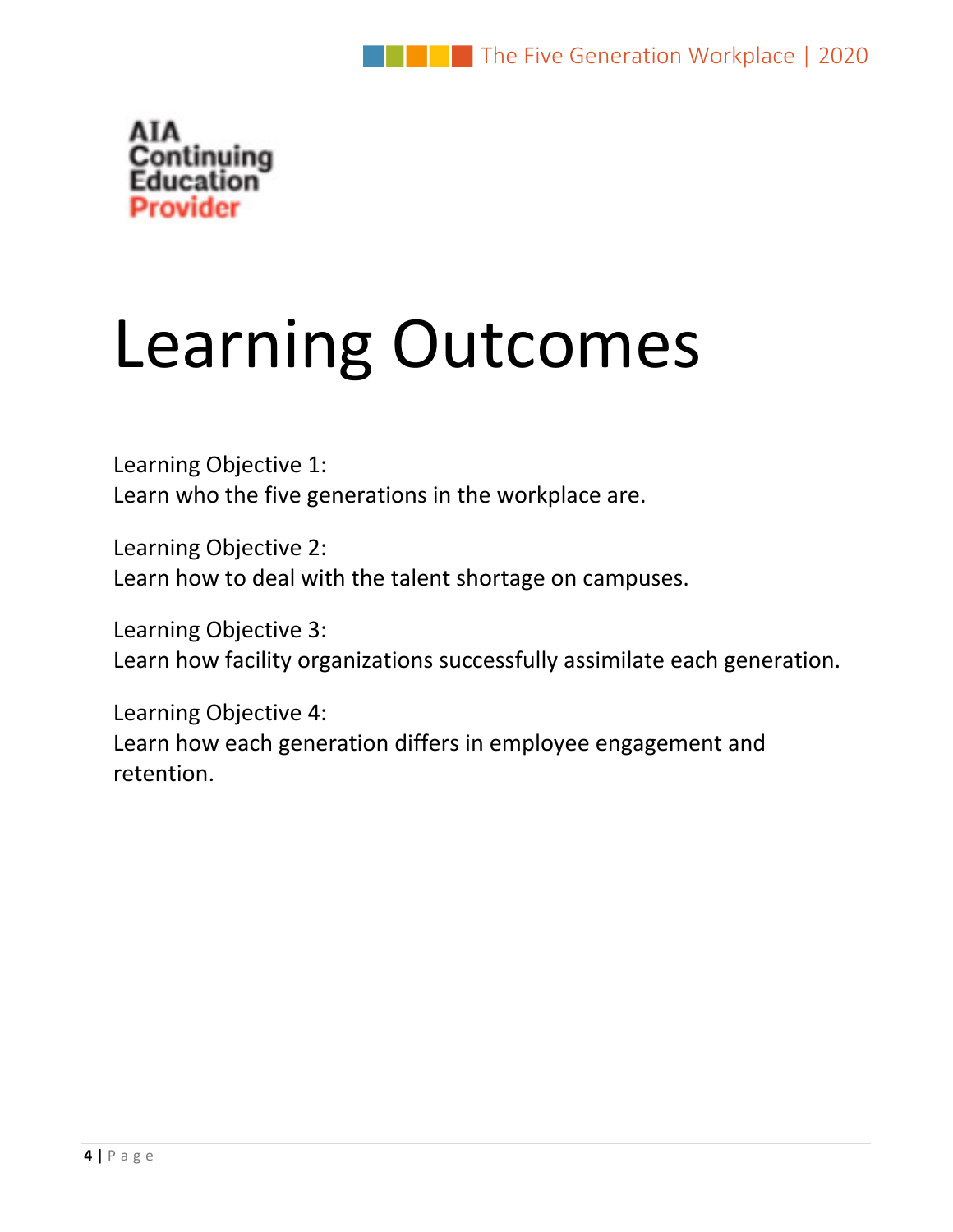#### er@iu.edu

### Future Snapshot of the United States

## RETIREMENT WAVE IS LOOMING



# UNEMPLOYMENT AT ALL TIME LOW



AS OF JUNE 30TH: JOB OPENINGS WERE AT 4.6% AND HIRE RATES WERE AT 3.8%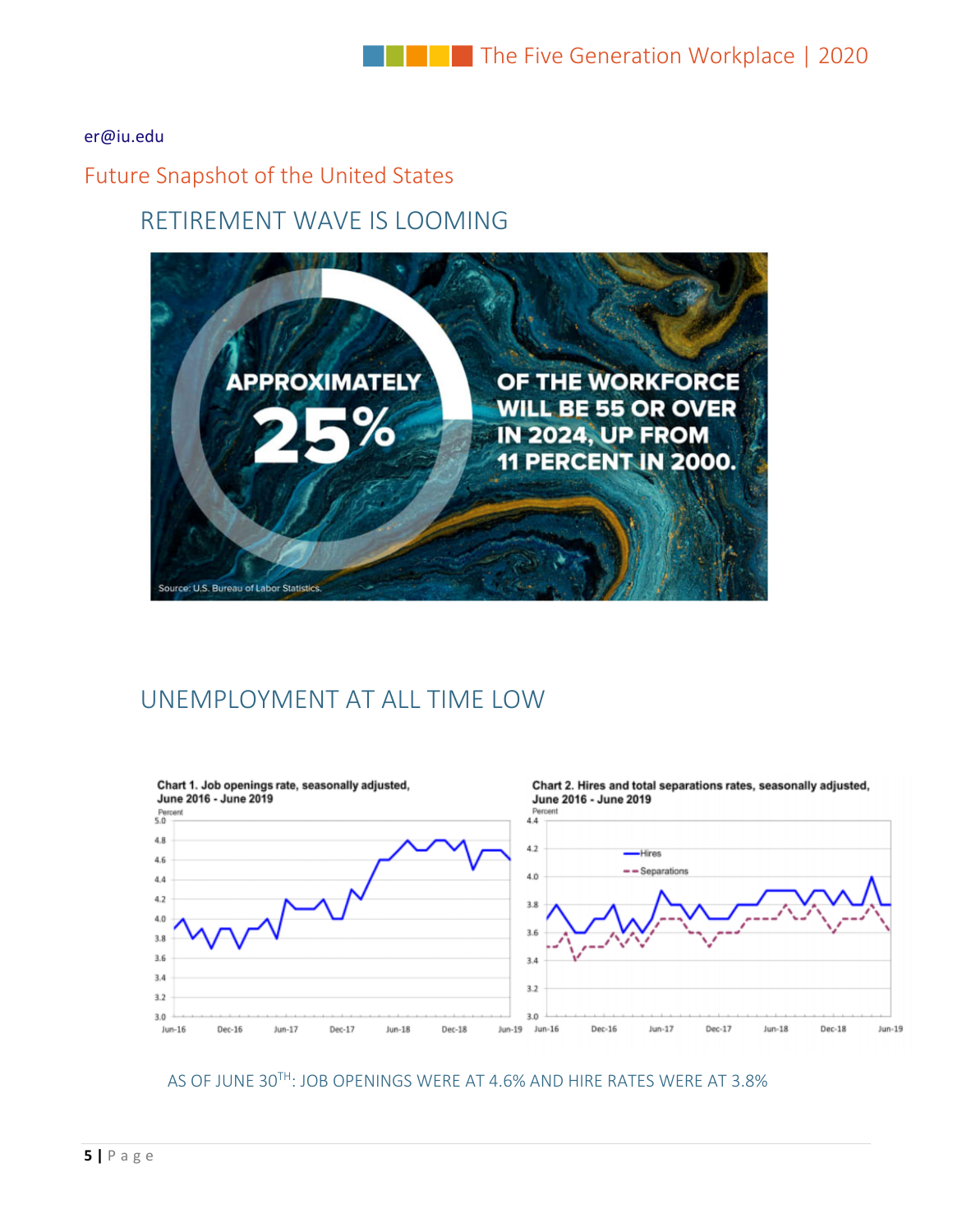#### *WHAT CHALLENGES ARE YOU EXPERIENCING WITH THIS RIGHT NOW?*

# WHAT IS A GENERATION?

**Generation:** A group of generally contemporaneous (originating, existing, or happening at the same period of time) individuals regarded as having common cultural or social characteristics and attitudes.

## The Generations…Who is Involved

*"…unless we accept the fact that we are making decisions every day about people we may not understand – people who may not share our basic assumptions about the world, people whose life experience has been very different from our own – unless we understand that, we risk making mistakes that can cost us dearly."*

| Generation                | <b>Birth Years</b> | Age in 2020 | Population   |
|---------------------------|--------------------|-------------|--------------|
| <b>Traditional/Silent</b> | 1927 - 1945        | $75+$       | 39.9 million |
| <b>Baby Boomers</b>       | 1946 - 1964        | $56 - 74$   | 75.4 million |
| <b>Generation X</b>       | 1965 - 1976        | $44 - 55$   | 54 million   |
| <b>Millennials/Gen Y</b>  | 1977 - 1997        | $23 - 43$   | 83.1 million |
| <b>Generation Z</b>       | 1998 - 2010        | $10 - 22$   | 61.7 million |

*– Karen Ritchie, Marketing to Generation X*

#### *WHAT DOES YOUR CURRENT WORKPLACE LOOK LIKE?*



*HOW WILL THOSE DEMOGRAPHICS IMPACT YOUR ABILITY TO GET WORK DONE?*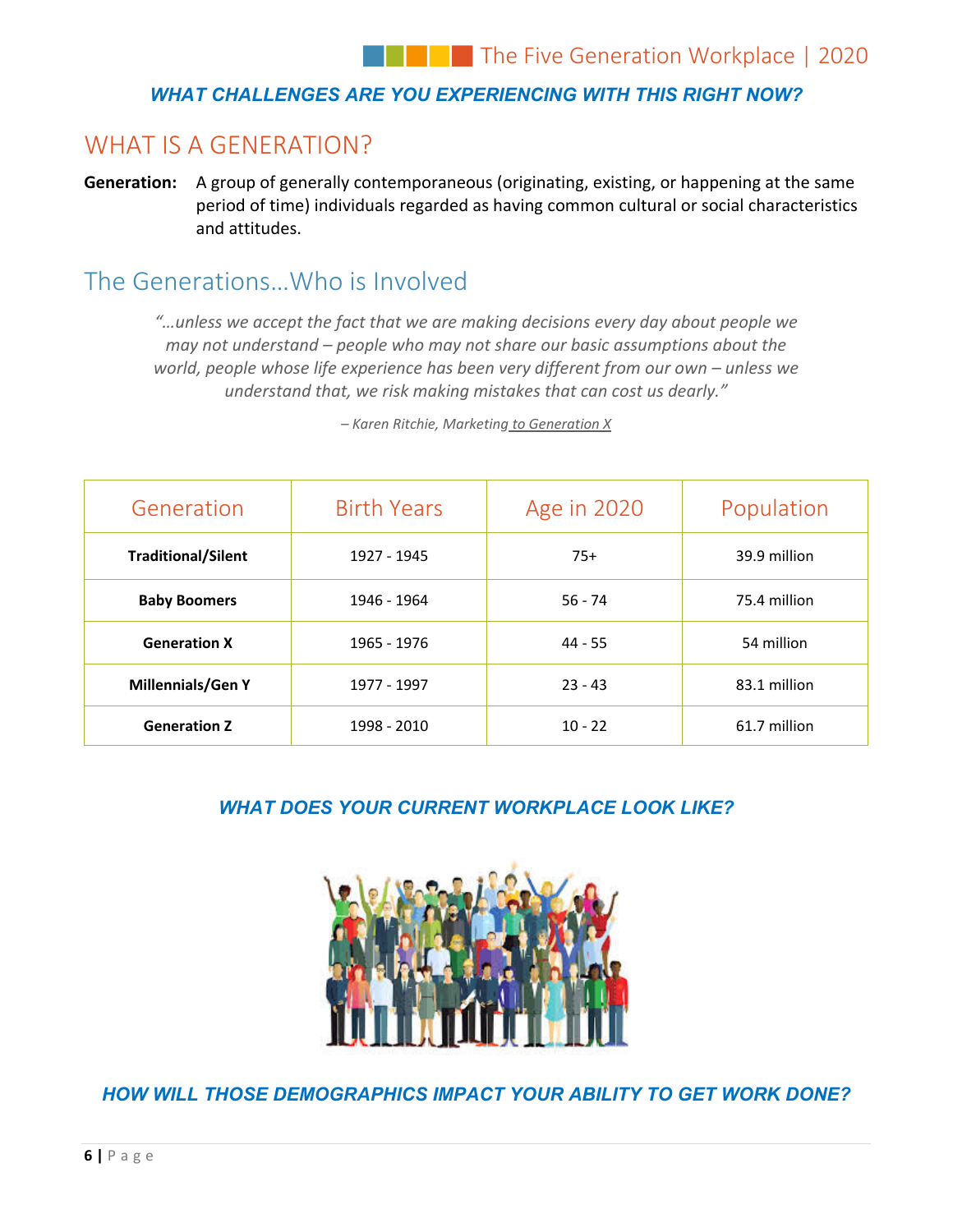## Numbers to Consider In the US



\*No chronological endpoint has been set for this group. Generation Z age ranges vary by analysis.

#### PEW RESEARCH CENTER

#### Younger generations see increased diversity as good for society

% saying increasing racial and ethnic diversity is a good thing for our society



Source: Surveys of U.S. adults ages 18 and older conducted Sept. 24-Oct. 7, 2018, and U.S. teens ages 13 to 17 conducted Sept. 17-Nov. 25, 2018.

"Generation Z Looks a Lot Like Millennials on Key Social and Political Issues"

#### PEW RESEARCH CENTER

 $\mathcal{L} = \mathcal{L} \left( \mathcal{L} \right)$  , where  $\mathcal{L} = \mathcal{L} \left( \mathcal{L} \right)$  , where  $\mathcal{L} = \mathcal{L} \left( \mathcal{L} \right)$  , where  $\mathcal{L} = \mathcal{L} \left( \mathcal{L} \right)$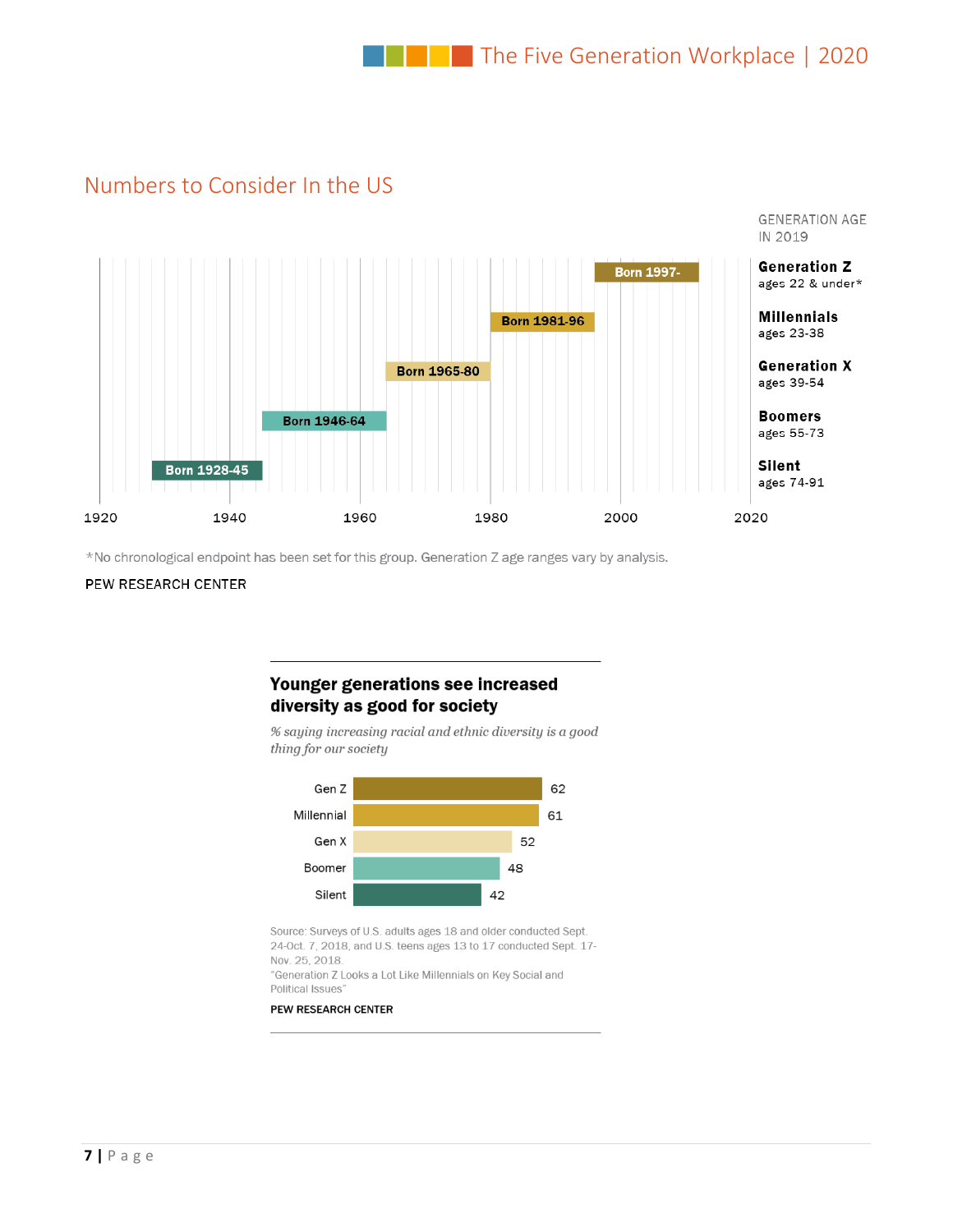

# Total US Population in July 2018

- Millennials are increasingly likely to be born with a first language other than English.
- Gen Z is the most diverse generation in US history. So diverse in fact that its members often only recognize diversity in its absence!

## Generational Values

According to Morris Massey, differences in what the different generations' value is based upon how values were developed (programmed). He determined that values are generally programmed around the age of 10. Because people within the same age range tend to experience the same political, social, economic times, people tend to develop similar characteristics and values.

# What was happening in the world when each generation was around 10?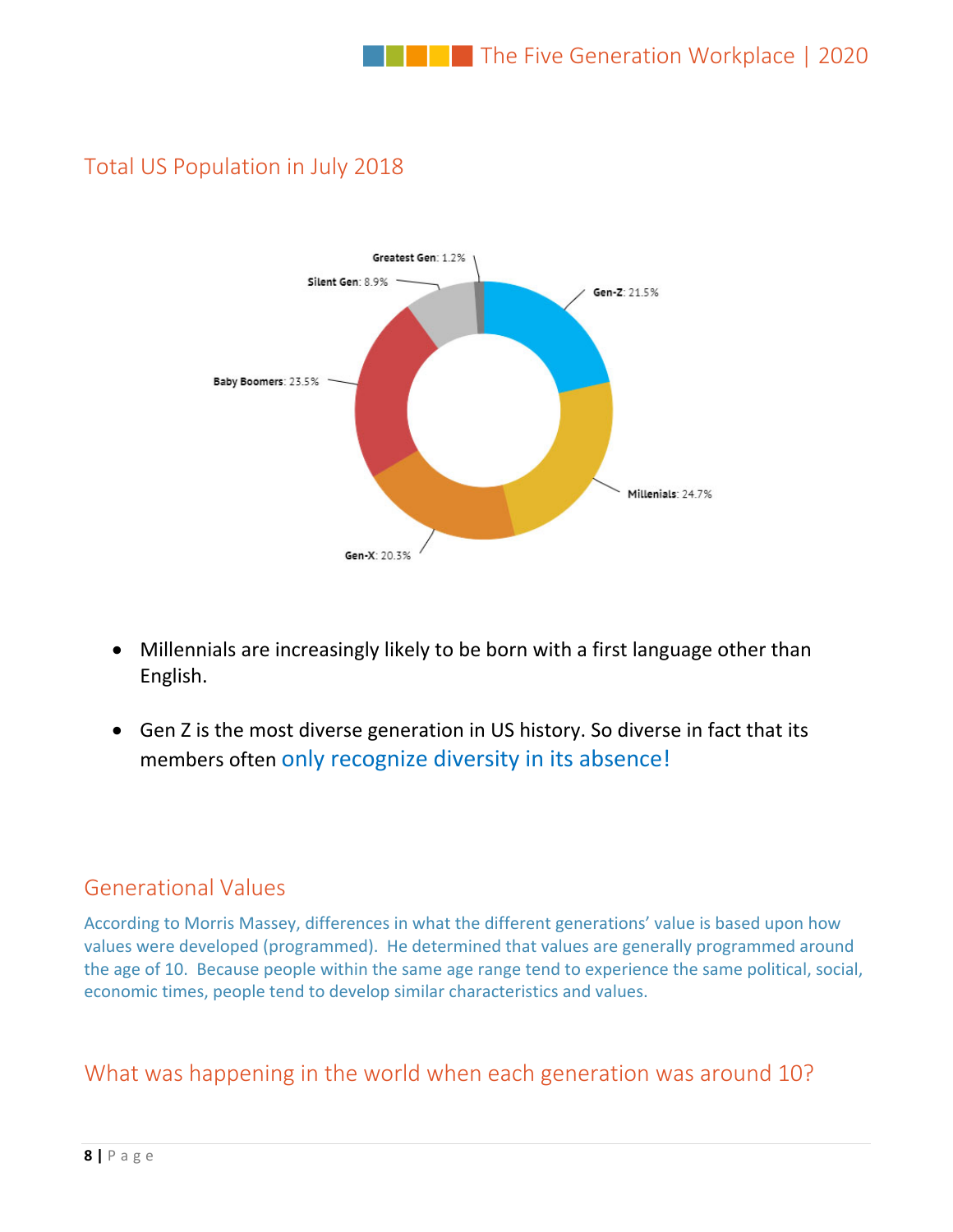| <b>Traditionals</b><br>(Age Now: 75+)<br>10 Between 1937 and 1955 |        |  |  |
|-------------------------------------------------------------------|--------|--|--|
| Experiences                                                       | Values |  |  |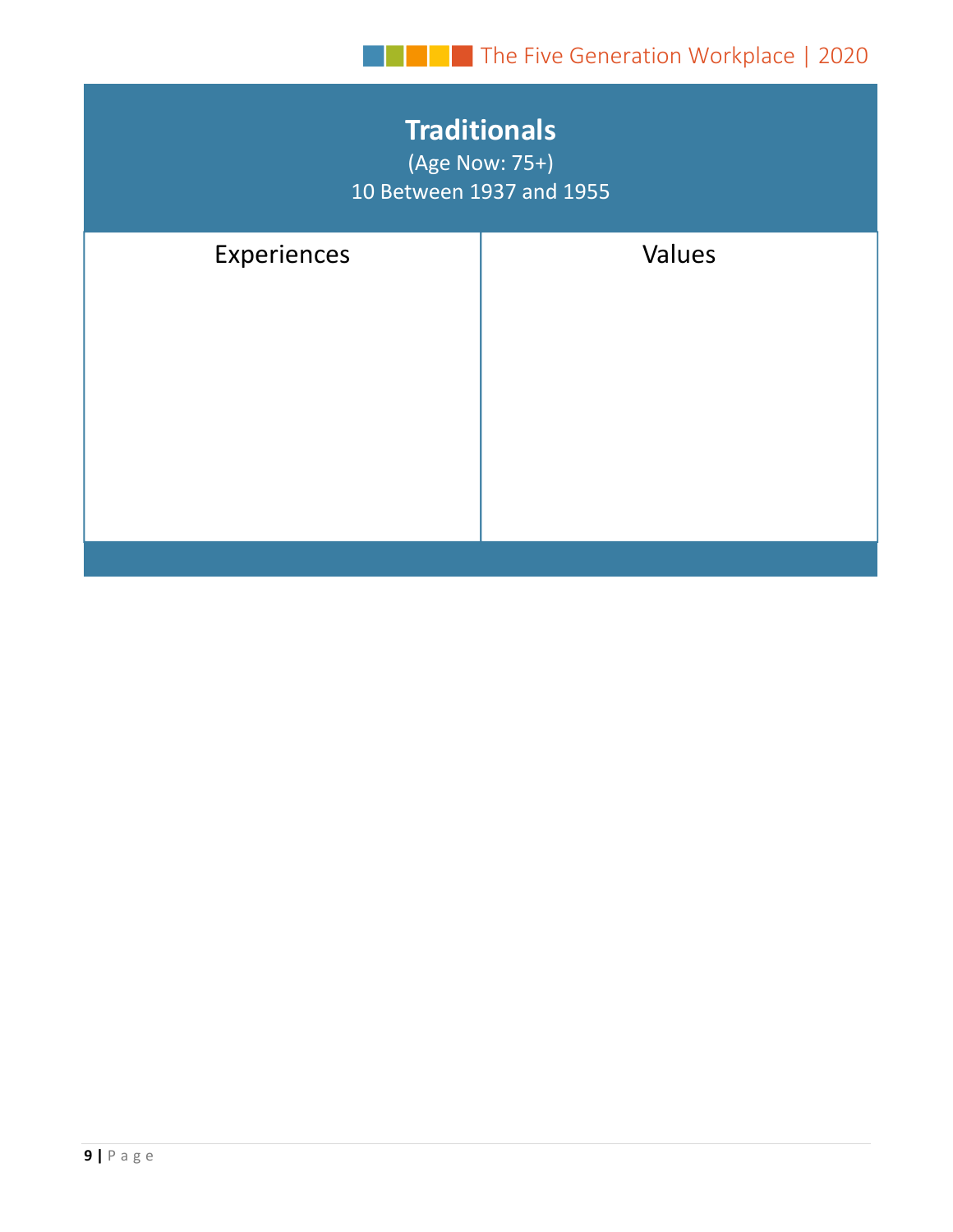# **Baby Boomers**

(Age Now: 56‐74) 10 Between 1956 and 1974

| Values |
|--------|
|        |
|        |
|        |
|        |
|        |

| <b>Generation X</b><br>(Age Now: 44-55)<br>10 Between 1975 and 1986 |        |  |  |
|---------------------------------------------------------------------|--------|--|--|
| Experiences                                                         | Values |  |  |
|                                                                     |        |  |  |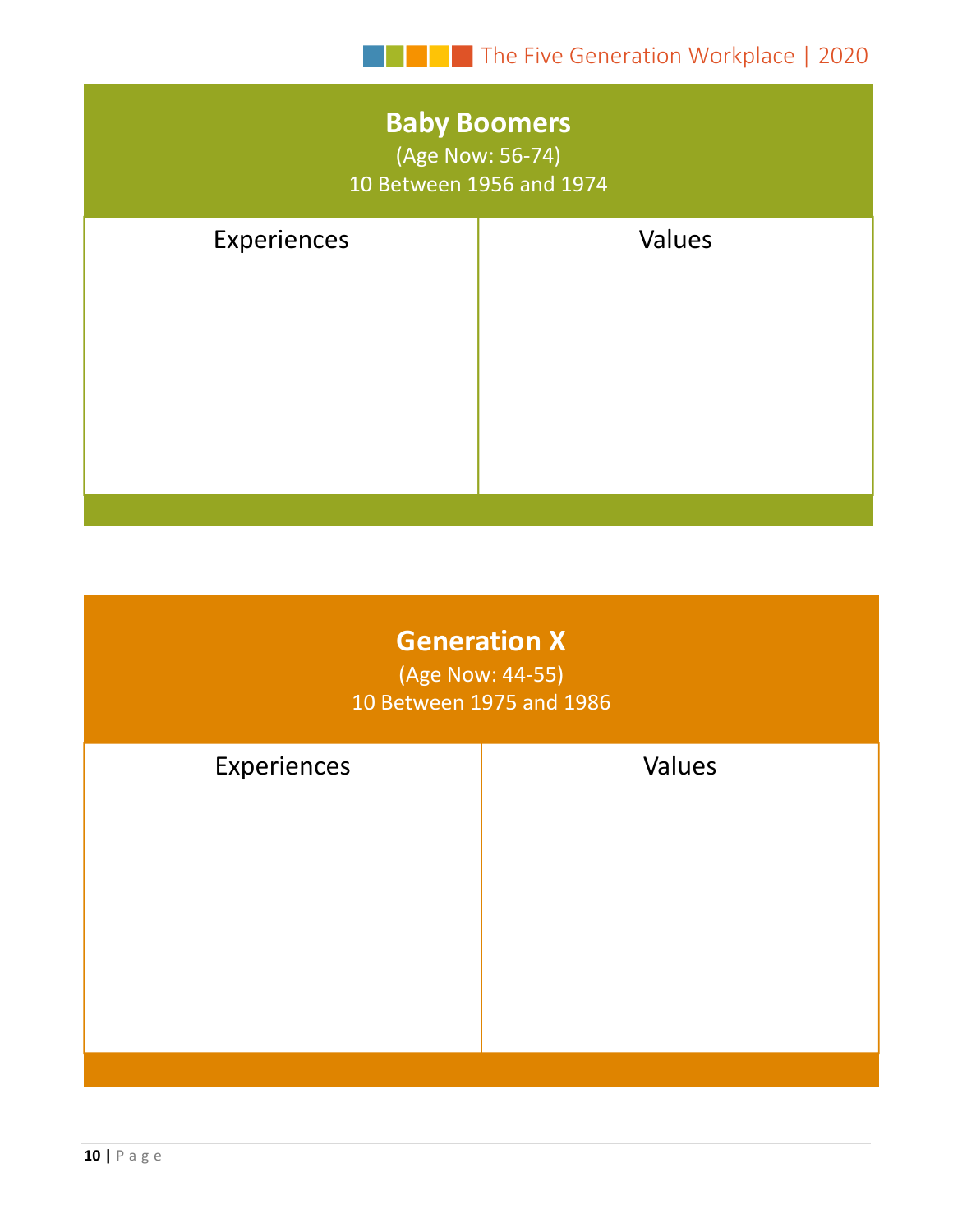# **Millennial ‐ Gen Y** (Age Now: 23‐43)

10 Between 1987 and 2007

| Experiences | Values |
|-------------|--------|
|             |        |
|             |        |
|             |        |
|             |        |
|             |        |

| Gen Z<br>(Age Now: 10-20)<br>10 Between 2008 to date |        |  |  |
|------------------------------------------------------|--------|--|--|
| Experiences                                          | Values |  |  |
|                                                      |        |  |  |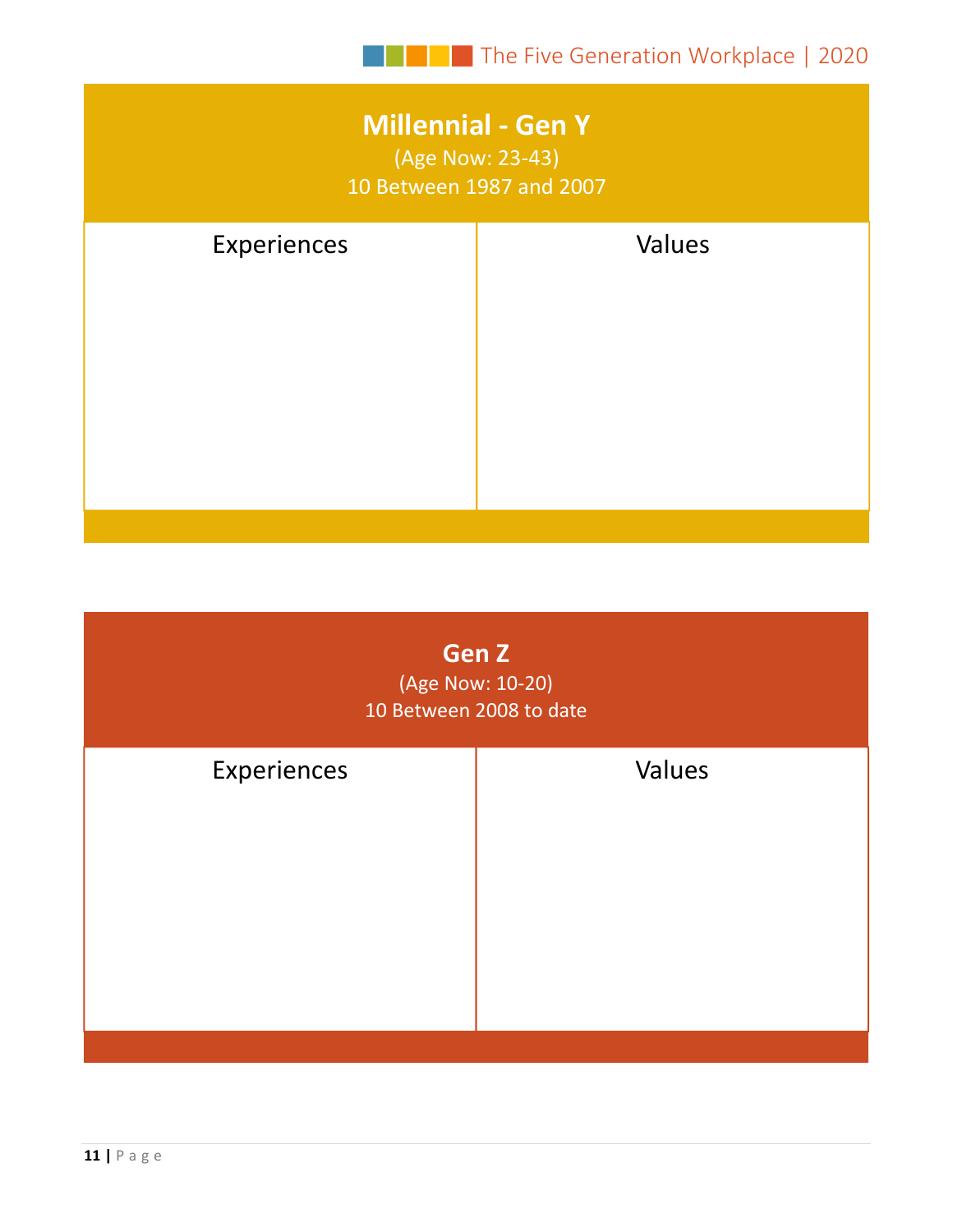### Examples of Generational Considerations

#### TRADITIONAL/SILENT

- Directive leadership style which was standard operating procedure. Were expected to take charge, delegate, and make the bulk of decisions themselves.
- Make strong team members as they grew up in the WWII aftermath and saw the power of labor unions and collective action in the workplace.
- Work best in structured teams that have strong direction on "the how and when to do things."
- Can challenge younger managers by holding onto the "we have never done it this way" mentality.
- Technology can be intimidating did not grow up with it.
- Several themes of the Traditionals are: strict adherence to rules and directives, respect for the role of authority, loyalty to organization, belief in seniority and time served.

#### BABY BOOMERS

- The "Baby Boom" was the great expansion and push toward individualism over team work in the workplace. Loyal to career first, employer second.
- Seen as the generation of achievement, concerned with raising fortunes and finding ways to achieve status, prestige, and power. Think 50‐60 hour standard work week.
- Large push towards self-actualization in this generation. Shifted away from values of conformity and loyalty in previous generation to a means of self-expression and self-actualization. Think civil rights activism, Vietnam War and inflation.
- Most educated compared to other generations.
- Willing to challenge the status quo and with strong ability to handle a crisis.
- Several themes of the Baby Boomers are: value hard work demonstrated by long hours on the job, value education and high quality work products, emphasis on teamwork with regular face-to-face meetings.

#### GENERATION X

- Living in the shadow of the Boomers, this generation has passively resisted anything the older generation stood for.
- Learned that work offers no permanent guarantee for employment. Corporations can terminate you without warning, apologies, or logic.
- Prevailing attitude of "it's just a job". While this attitude is unlikely to change drastically, can be motivated to do a good job if presented with flexibility, technology, multitasking, feedback, and evenly disseminated recognition.
- This generation doesn't automatically respect people because they are older. They feel that people must prove that they are worthy of respect.
- Generation X grew up with information technology. They are comfortable with sound-bites, close-up cameras, and quick changing, sharp images. They like advertising that has attitude. They like to read copy that uses short, snappy phrases, charts, diagrams, and cartoons. They want their information concrete, concise, and to the point.
- Gen Xers watched their grandparents work long hours only to receive a gold watch and pension upon retirement. Then their parents' dedication to the company was repaid with downsizing and layoffs.
- Several themes of the Gen X's are: independent, resourceful, self‐sufficient, value freedom and responsibility in the workplace, can display casual disdain for authority and structured work hours, demand high productivity and prefer to get tasks done quickly, embrace a hands‐off management philosophy.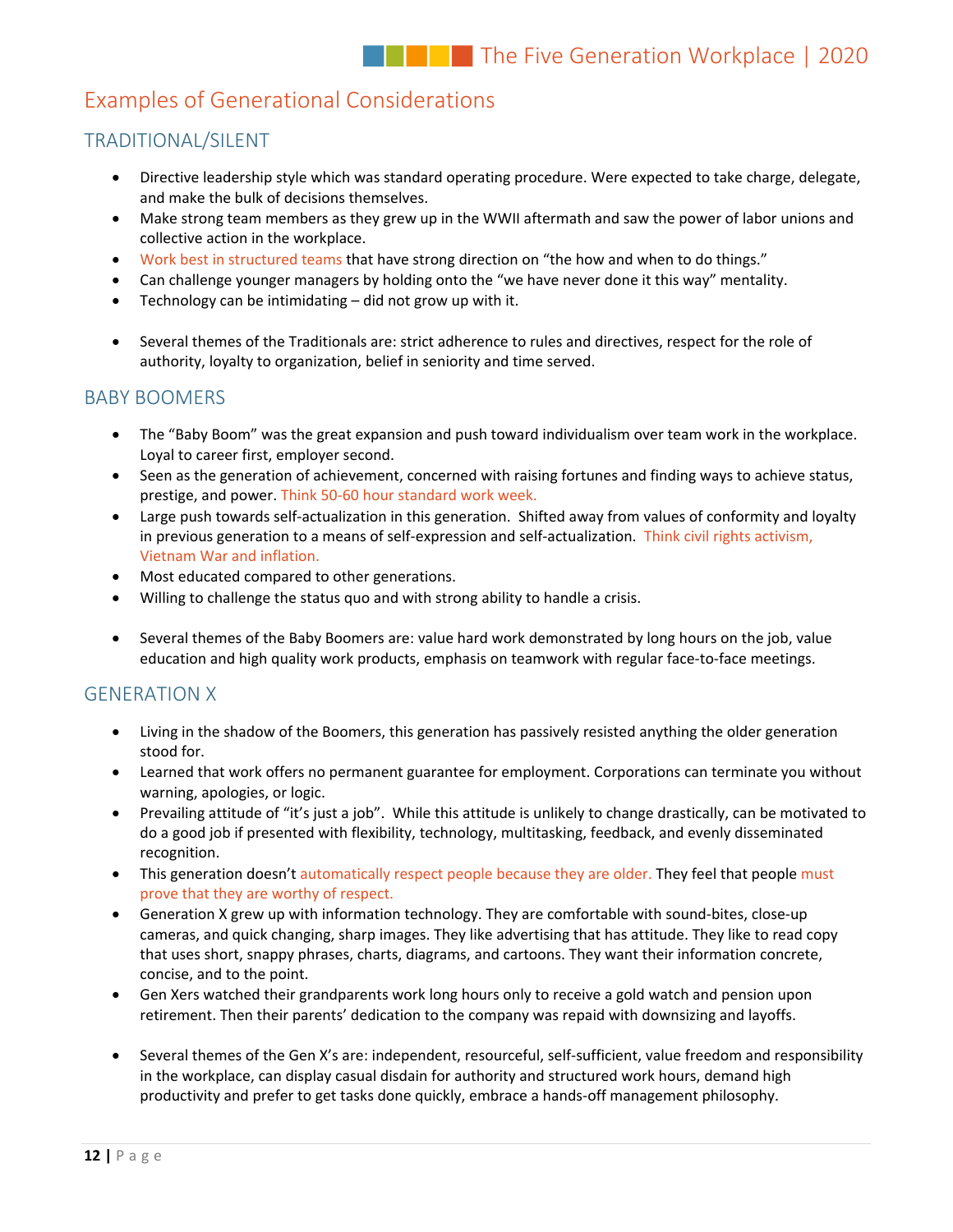#### MILLENNIALS – GEN Y

- Grew up with parents that paid close attention to every facet of child rearing in an all‐out pursuit of bringing up well-educated, well-adjusted children...think "helicopter parents".
- Grew up in an era of drastic technology change…think corded house phone to smartphone.
- Early Millennials are likely to subscribe to a stricter moral code as their parents have been vigilant in insisting that they use "please", "thank you", "sir", and "ma'am".
- The everyone wins…Trophy Generation.
- Several themes of the Millennials are: tech-savvy, family-centric, team-oriented and want to be included, require attention and feedback, achievement oriented, free expression and aren't afraid to question authority, strong views, innovation, civic minded and critical thinkers.

#### GENERATION Z

- Gen Z does not know a time without technology; they are "digitally entrenched". Spend 6 to 9 hrs a day absorbing media; 92% are online daily.
	- o 85% of Gen Z watched at least one online video in the past week to learn a new skill.
- Technology has taught them to be super multi-taskers. Need constant stimulation to stay engaged.
- Do not rely on their parents as much as previous teen generations. Earning their own spending money through freelance work, a part time job, or earned allowance.
- Most excited to apply for jobs with a: 1) fun work environment (47%) and 2) flexible work schedule (44%).
- The pendulum is swinging back from the Millennials' "college debt is a part of life" mentality. Over 1 in 5 members of Gen Z say that personal debt should be avoided at all costs.
	- o Want to learn now and work now, delaying work for four years is less than ideal.
	- $\circ$  Apprenticeships are becoming the labor of choice as getting paid to learn is a viable offer.
- Several themes of the Gen Z's are: being independent, self‐confident and autonomous, very environmentally aware, short attention span and need visual stimulation though are able to multitask given their ability to process and absorb information so quickly.

Gen Z will move faster and with even fewer ties to the way things were in the past because they simply do not remember a time before blazing-fast Internet speed, an African-American president, and being able to have anything you could possibly want delivered to your door with a single click (or not even having to click—just ask *Alexa)."* (The State of Gen Z 2017 White Paper. 2017. The Center for Generational Kinetics, p25)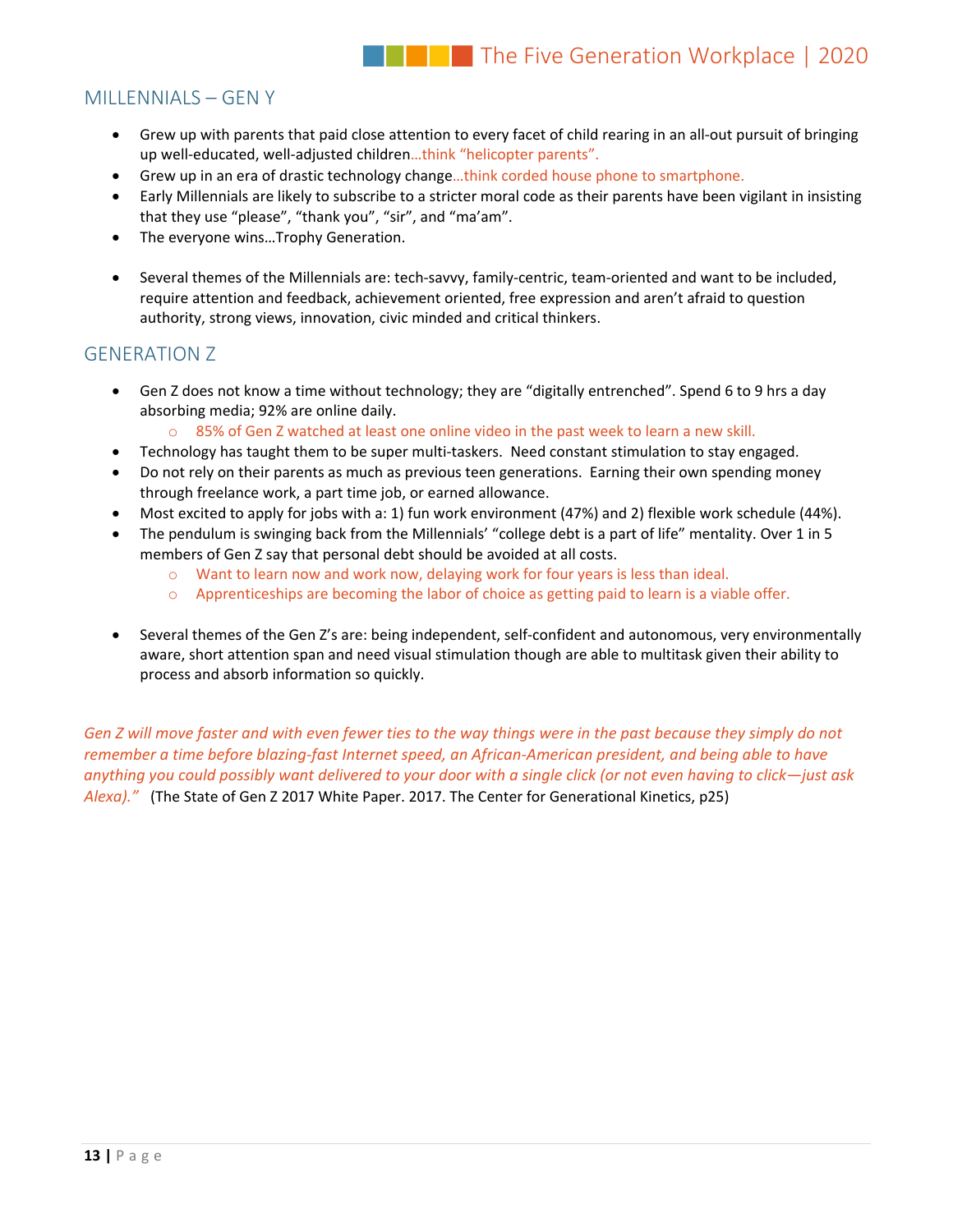# Understanding the Field of Play

|                                                 | <b>Traditionals</b>                                         | <b>Boomers</b>                               | <b>Gen Xers</b>                                            | <b>Millennials</b>                                                      | <b>Gen Z</b>                                                  |
|-------------------------------------------------|-------------------------------------------------------------|----------------------------------------------|------------------------------------------------------------|-------------------------------------------------------------------------|---------------------------------------------------------------|
| <b>Defining Values</b>                          | Loyalty                                                     | Optimism                                     | Skepticism                                                 | Realism                                                                 | Authenticity                                                  |
| Communication<br><b>Style</b>                   | <b>Discrete</b>                                             | Diplomatic --<br>In-person                   | <b>Blunt and Direct</b>                                    | Polite but Direct                                                       | Collaborative                                                 |
| Communication<br><b>Method</b>                  | Write a Memo                                                | Call Anytime                                 | Call only while at<br>Work                                 | <b>Email or Text</b><br>Anytime                                         | Social Media<br>24/7                                          |
| <b>Relation to</b><br><b>Authority</b>          | Respectful                                                  | Antagonistic                                 | Love/hate                                                  | Relaxed                                                                 | Trustfulto an<br>extent                                       |
| <b>Career Goals</b>                             | Build a legacy                                              | Build a stellar<br>career                    | Build a portable<br>career                                 | <b>Build parallel</b><br>careers                                        | Build a better<br>tomorrow                                    |
| View of<br><b>Technology</b>                    | <b>Adapted</b><br>Think party lines<br>and radios           | <b>Acquired</b><br>Think TV growth           | <b>Assimilated</b><br>Think computer<br>revolution         | Integral<br>Think Internet<br>explosion                                 | <b>Native</b><br>Think A.I.<br>Siri & Alexa                   |
| <b>Dislikes at Work</b>                         | Change --<br>Ambiguity                                      | Lack of diversity                            | Micro<br>management                                        | <b>Menial Work</b>                                                      | Distance --<br>Structure                                      |
| <b>Viewpoint on</b><br><b>Rewards</b>           | Satisfied with a<br>job well done                           | Money, title &<br>recognition                | Freedom in work<br>is the ultimate<br>reward               | Meaningful<br>work with<br>recognition for<br>input                     | Reward me by<br>growing me                                    |
| <b>Viewpoint on</b><br><b>Work/Life Balance</b> | <b>Work Hard</b><br>Work and home<br>are separate<br>things | Live to Work<br>Hesitant to take<br>time off | <b>Work to Live</b><br>Clearer focus on<br>taking time off | Work isn't<br>Everything<br>Flexibility to<br>balance all<br>activities | <b>Work is Fun</b><br>Flexible, fun,<br>and group<br>oriented |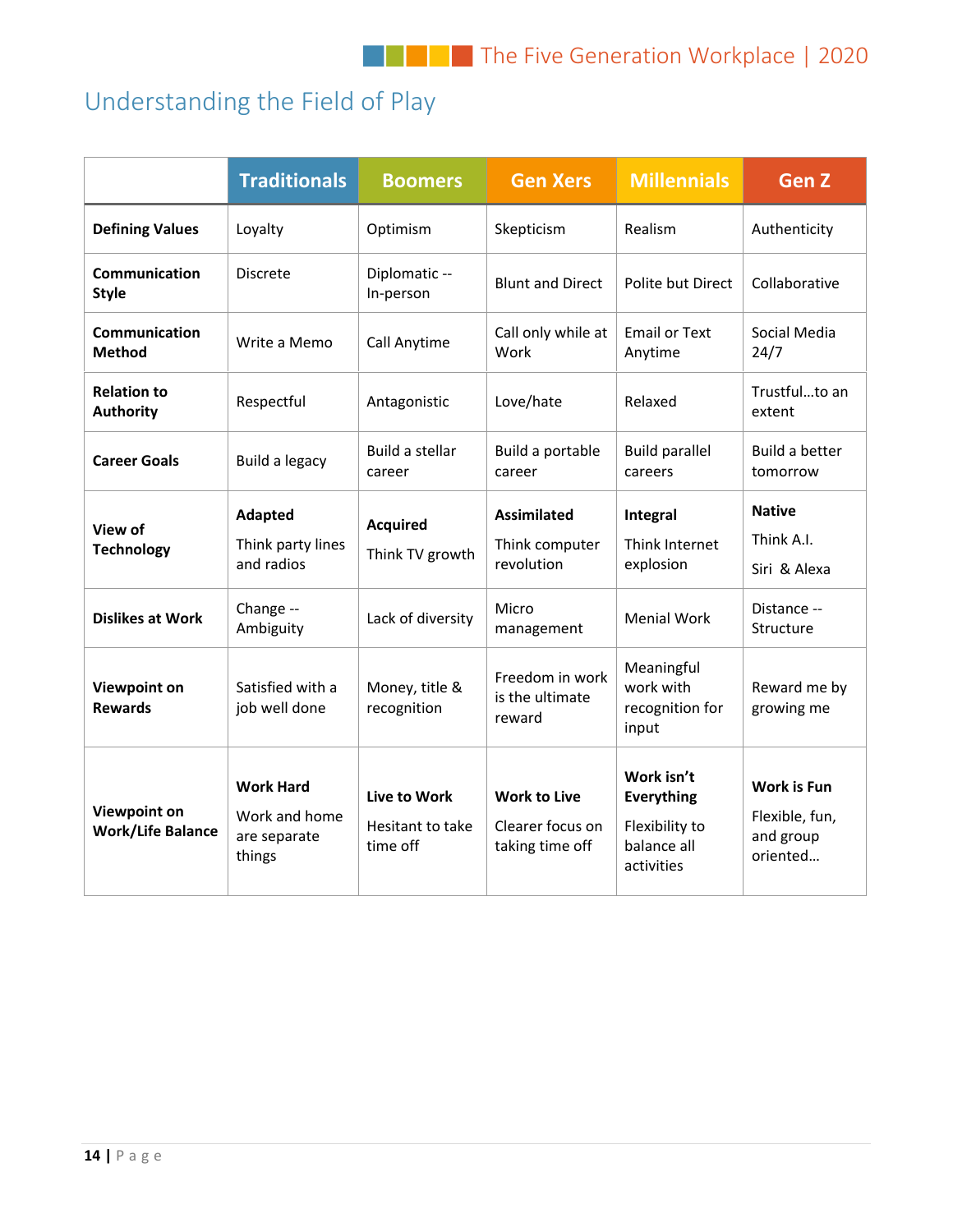|                              | <b>Attributes</b>                                                           | <b>Challenges</b>                                                                                                                                                                                                                                     |
|------------------------------|-----------------------------------------------------------------------------|-------------------------------------------------------------------------------------------------------------------------------------------------------------------------------------------------------------------------------------------------------|
| <b>Baby Boomers</b>          | Ambitious, Driven, Optimistic,<br>Responsible, Socially Aware               | Typically take a top down approach to leadership,<br>similar to military hierarchy of chain of command.                                                                                                                                               |
| <b>Generation X</b>          | Adaptable, Confident,<br>Independent, Pragmatic, Self<br>Sufficient         | Do not automatically respect authority or individuals in<br>roles of authority, expect individuals to prove they are<br>worthy of respect before giving it.                                                                                           |
| Millennials-<br><b>Gen Y</b> | Collaborative, Inclusive, Open-<br>Minded, Persistent, Tech-Savvy           | Require attention and continuous feedback though<br>supervisors must be careful to balance constructive<br>feedback with compliments. Tend to respond poorly to<br>those who act in authoritarian manner and expect to<br>be respected by rank alone. |
| <b>Generation Z</b>          | Collaborative, Digital Native,<br>Entrepreneurial, Optimistic,<br>Pragmatic | Need help building interpersonal relationship and in-<br>person communication skills.                                                                                                                                                                 |

# What Do I Do Now?

Look at your workplace today and see where generations are working well together, and where they are not.

- On strong teams, the managers have an inherent understanding of the needs and motivators for each generation, thus allowing creativity and innovation to surge into new opportunities for growth.
	- o What you as a leader can do right now is become mindfully aware of each individual team member's strengths. Then use these strengths to find the right way to create appropriate pathways to increase engagement and avoid conflict and misunderstanding.
- On challenged teams, managers tend to have a mindset of getting the job done no matter what. This approach tends to brush aside the importance of understanding individual differences in the work environment.
	- o What you can do to avoid the conflict that is inherent in this environment is to take a moment and pause to think about if you are adapting your style to individual preferences appropriately. Taking this quick break can help managers avoid costly mistakes and ensure inclusivity on the team by not falling into stereotypical thinking.

When leadership actively understands the values that shape each team member, each individual can find ways to respectfully shape a work environment that is built for success.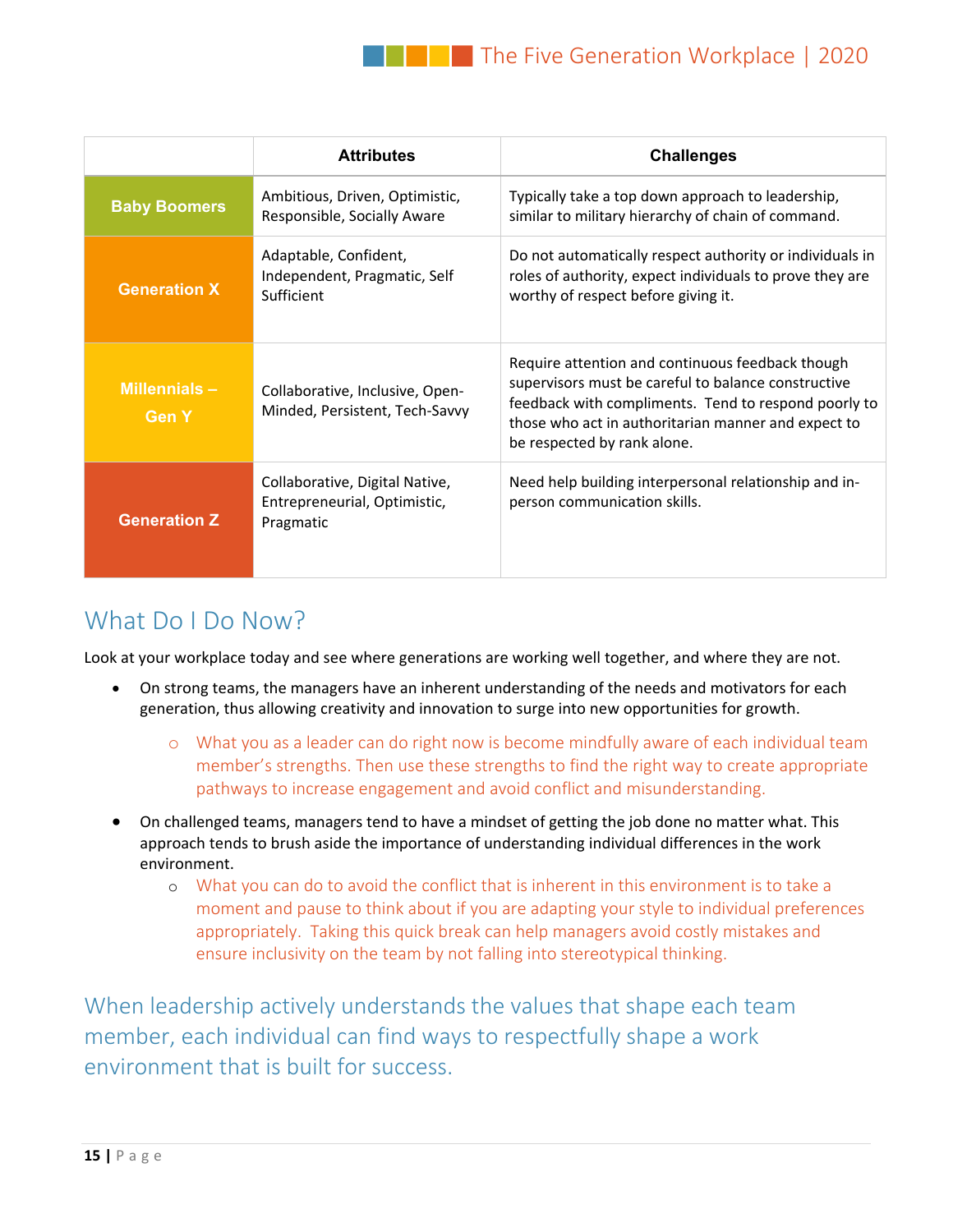



# **This concludes The American Institute of Architects Continuing Education Systems Course.**